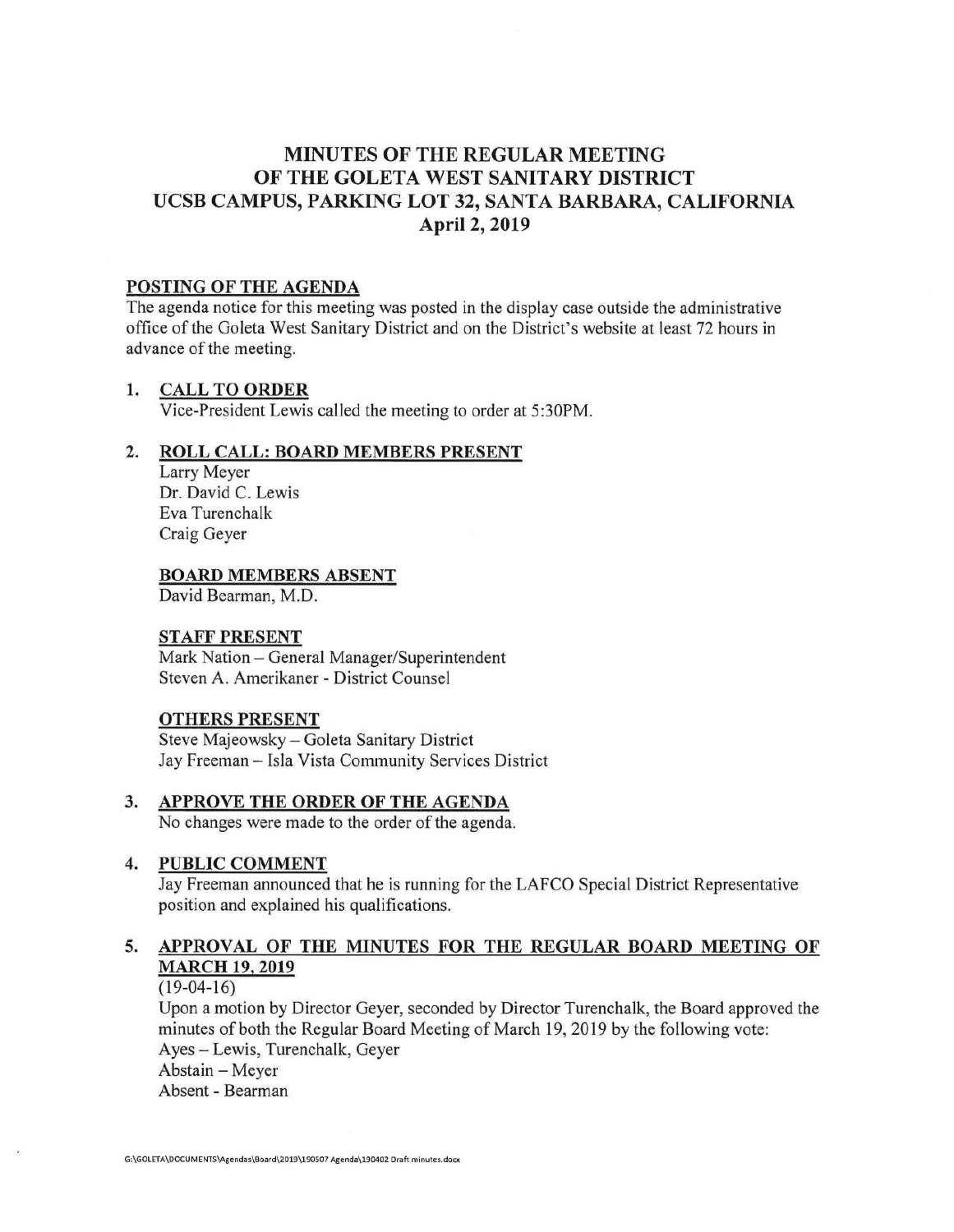**Minutes of the Regular Meeting of the Goleta West Sanitary District April 2, 2019 Page 2** 

## **6. LETTER OF OPPOSITION TO ASSEMBLY BILL 1486 {Ting)**

#### $(19-04-17)$

Upon a motion by Director Geyer, seconded by Director Meyer, the Board unanimously approved to send the letter of opposition to Assembly Bill 1486 as presented .

## 7. **UPDATE ON RECYCLED WATER PERMIT**

District Counsel provided a report updating the Board on the status.

#### **8. COMMUNICATIONS**  Noted as received.

### **9. REPORTS**

**Operations Report**  The General Manager provided a report.

**Goleta Sanitary District**  Director Meyer provided a report.

**SBCCSDA Chapter Meeting**  Director Meyer provided a report.

**Santa Barbara Airport Commission**  Director Lewis provided a report.

**City of Goleta**  No report.

**Other Director Reports**  None.

**9. FUTURE AGENDA ITEMS**  None.

#### **10. ADJOURNMENT**

There being no further business, Vice-President Lewis adjourned the meeting at 5:48PM

Mark Nation, Clerk - Secretary

**APPROVED** ns

David Begrman M.D., Board President

G:\GOLETA\DOCUMENTS\Agendas\Board\2019\190507 Agenda\190402 Draft minutes.docx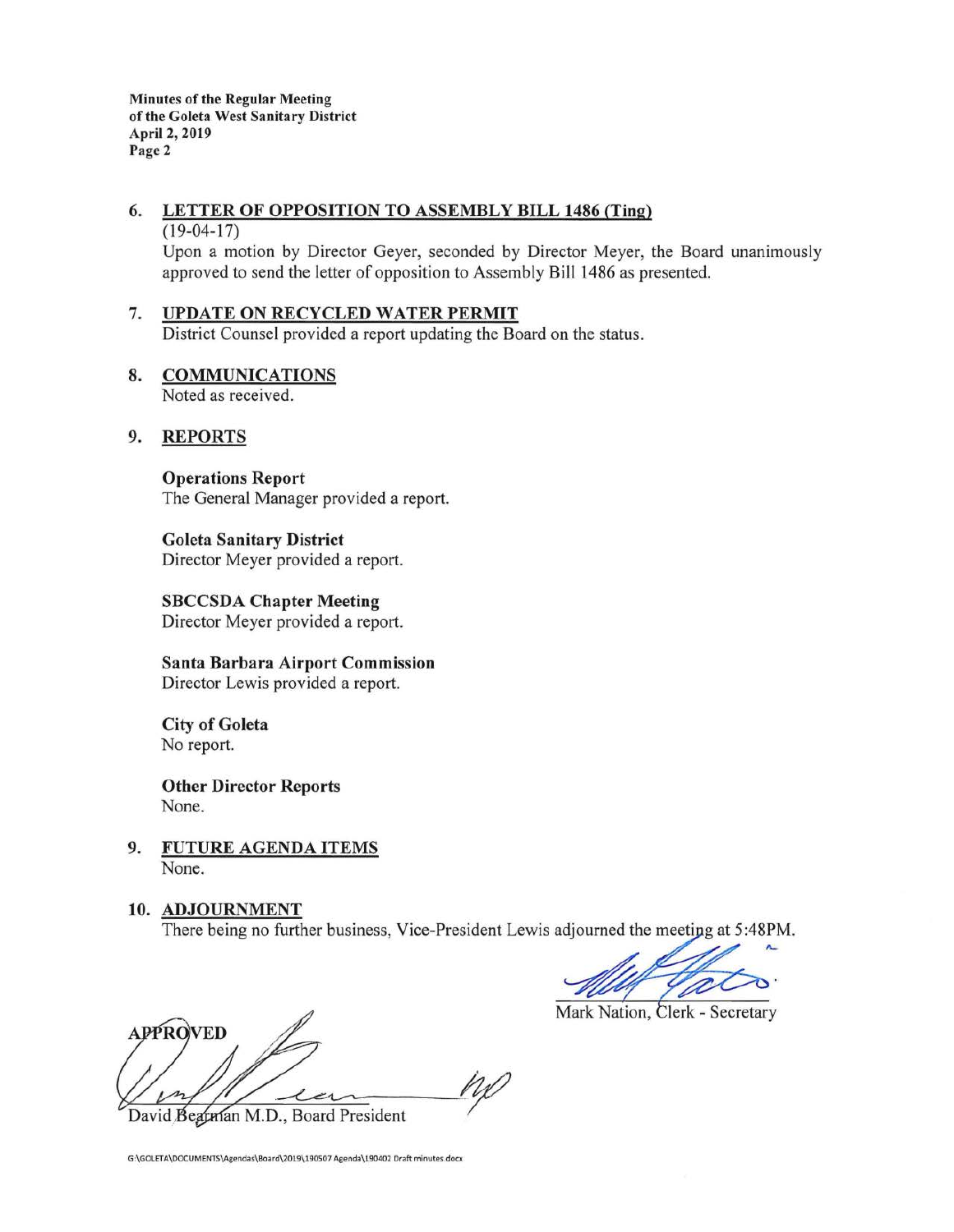March 14, 2019 - March 26, 2019

### **Administration**

Notice Inviting Bids for the Phelps Road Project was published March 26, 2019. Bid opening date is April 22, 2019.

All directors and required staff submitted their Form 700s on time.

Staff attended the March SBCCSDA Chapter Meeting.

Staff is beginning the annual process of preparing the budget.

Prepared February 2019 Financial Report.

Staff began site verification for the commercial billing process for fiscal year 2019-2020 tax roll.

Staff completed the required annual reporting for the Case tractor to California Air Resources Board.

A new telephone system was installed. The old system was over 25 years old and is no longer serviceable.

The District Safety Officer that GWSD shared with Carpinteria Sanitary District and Ojai Valley Sanitary District is retiring on March 27<sup>th</sup>. The partners are discussing our options for the future. The District is in great shape with all its safety programs at this time.

### **Collection System Maintenance**

During routine line cleaning followed up by CCTV inspection the crew discovered that a utility contractor had broken a piece of the District's main sewer located at the new SB Islamic Center near the roundabout at Los Carneros and Calle Real. Staff contacted the developer of that building and they are hiring a contractor to make the necessary repairs.

The crew completed hydro-cleaning the Los Carneros area and cleaning hotspots throughout the District. They are currently hydro-cleaning the Storke Ranch area. A sewer operations summary is enclosed with this operations report.

During the week of March  $25 - 29$ , 2019 it is spring break in Isla Vista, so the crew is focusing on CCTV inspections in that area while most of the students are gone.

Staff repaired the asphalt collar around a manhole on South Glen Annie Road.

Staff received training on Target Solutions, a new safety program and tracking system being implemented through CSRMA.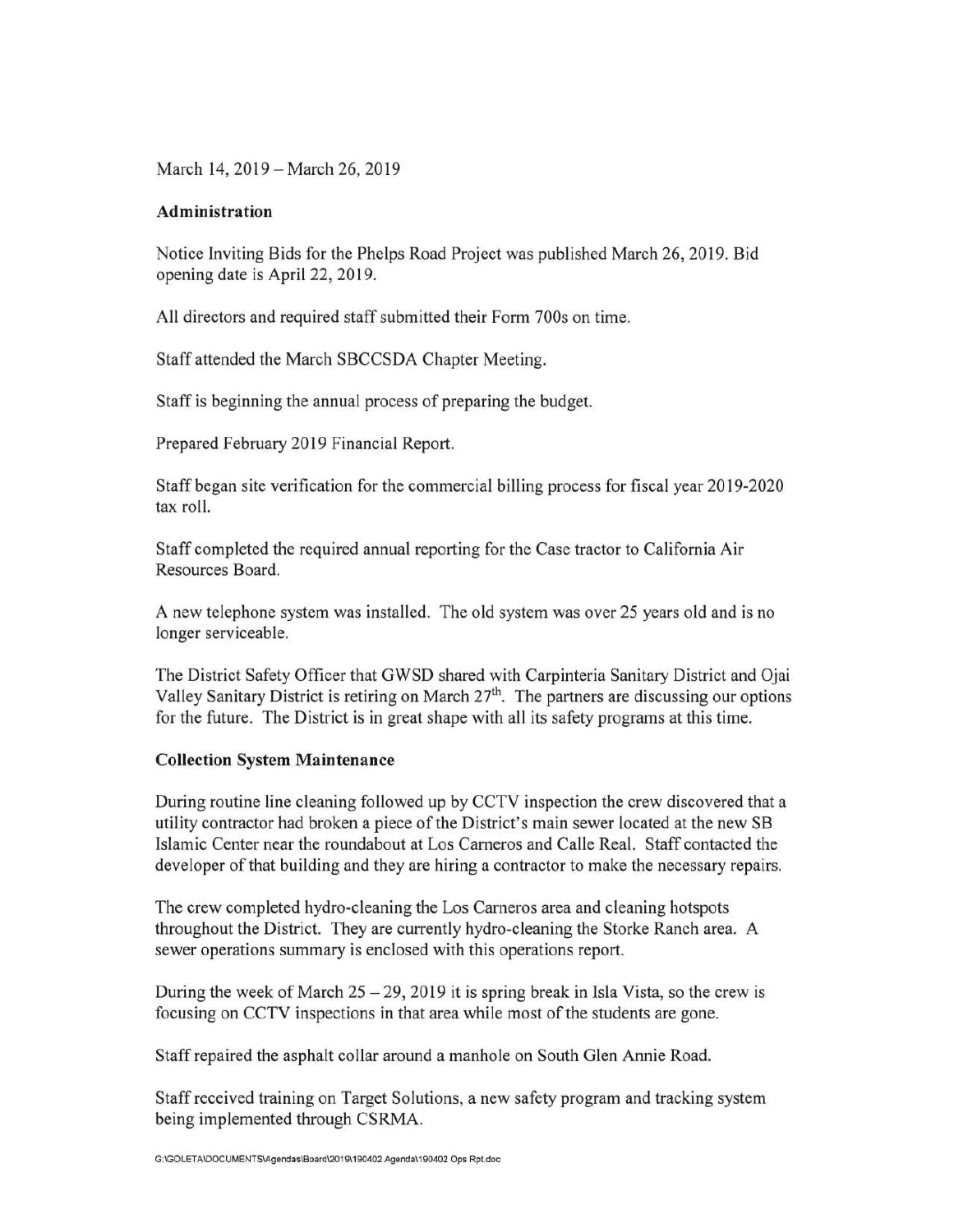### **Industrial Waste**

Staff conducted Industrial Wastewater Discharge Permit compliance inspections at the following industries: Corning Glass Microsystems, Lockheed Martin SB Focalplane, and Raytheon's main campus and B-8.

Staff collected Industrial Wastewater Discharge Permit compliance samples from the following industries: Corning Glass Microsystems, FLIR Systems, Lockheed Martin SB Focalplane, Transphorm, and Raytheon's main campus and B-8.

#### **Street Sweeping**

Graffiti - none to report at this time

Abandon vehicle -none to report at this time

 $Hrs. - 39.8$ 

Miles - 303

Loads - 15

Marborg: 2/22/19 = 15.63

• Routine maintenance

#### **Table of Treatment Capacity in GSD Plant**

| GWSD Average Daily Flow   January 2018 | MGD 2.26; 44.4313% |
|----------------------------------------|--------------------|
|                                        |                    |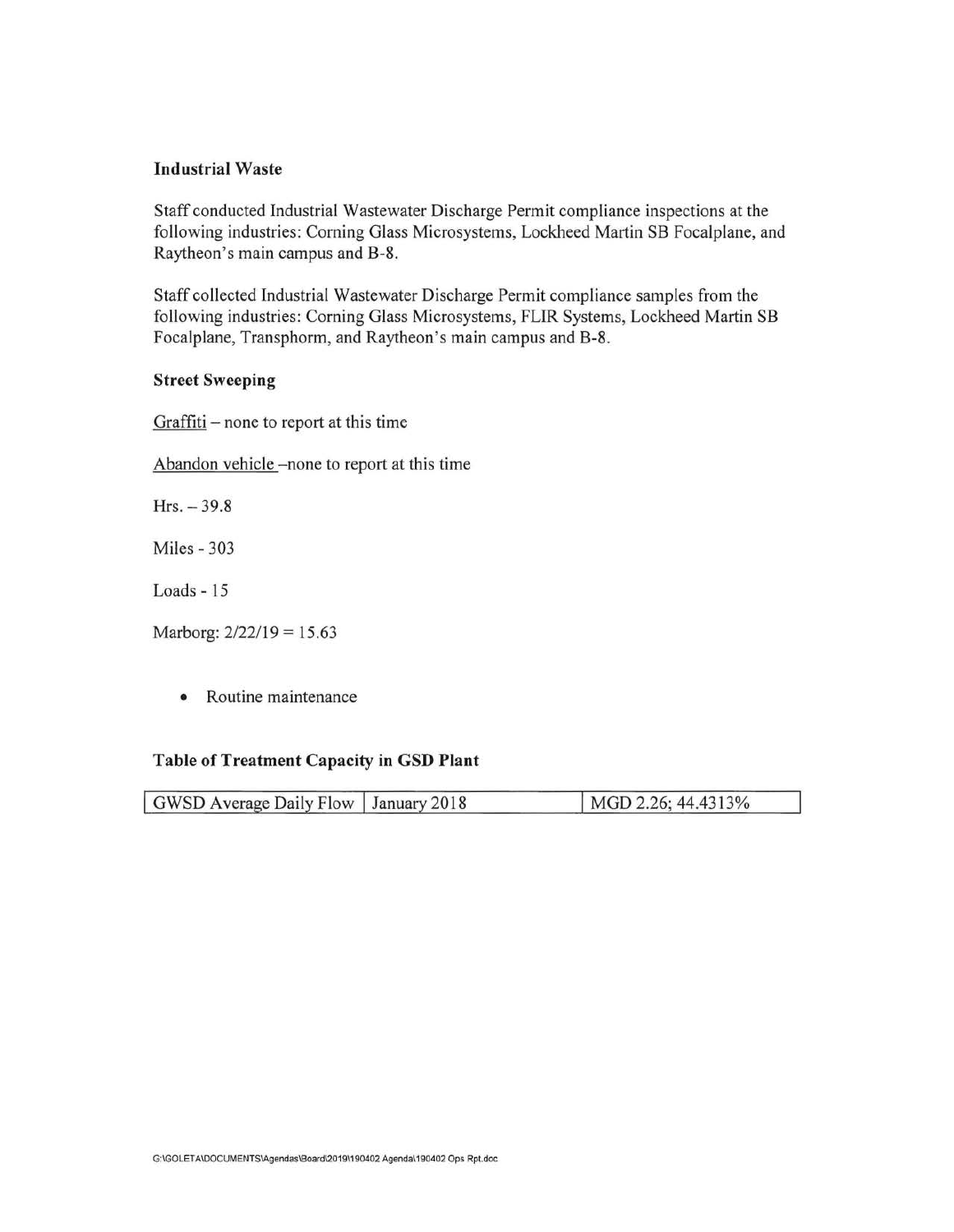

**Sewer Operations Cleaning Summary from March 14, 2019 to March 26, 2019** 

Your environmental partner since 1954

| <b>Descripton</b>        | Quantity             |  |  |
|--------------------------|----------------------|--|--|
| <b>Feet Cleaned</b>      |                      |  |  |
| Hydroclean               | 9,562 ft.            |  |  |
| <b>Hot Spot</b>          | 2,353 ft.            |  |  |
| Hydroflush               | 328 ft.              |  |  |
|                          | 12,243 ft.<br>×      |  |  |
| <b>Lines Cleaned</b>     |                      |  |  |
| Hydroclean               | 70 lines             |  |  |
| <b>Hot Spot</b>          | 7 lines              |  |  |
| Hydroflush               | 1 line               |  |  |
|                          | 78 lines             |  |  |
| <b>Other Work Orders</b> |                      |  |  |
| <b>CCTV Work Order</b>   | 5 Work Orders        |  |  |
|                          | <b>5 Work Orders</b> |  |  |